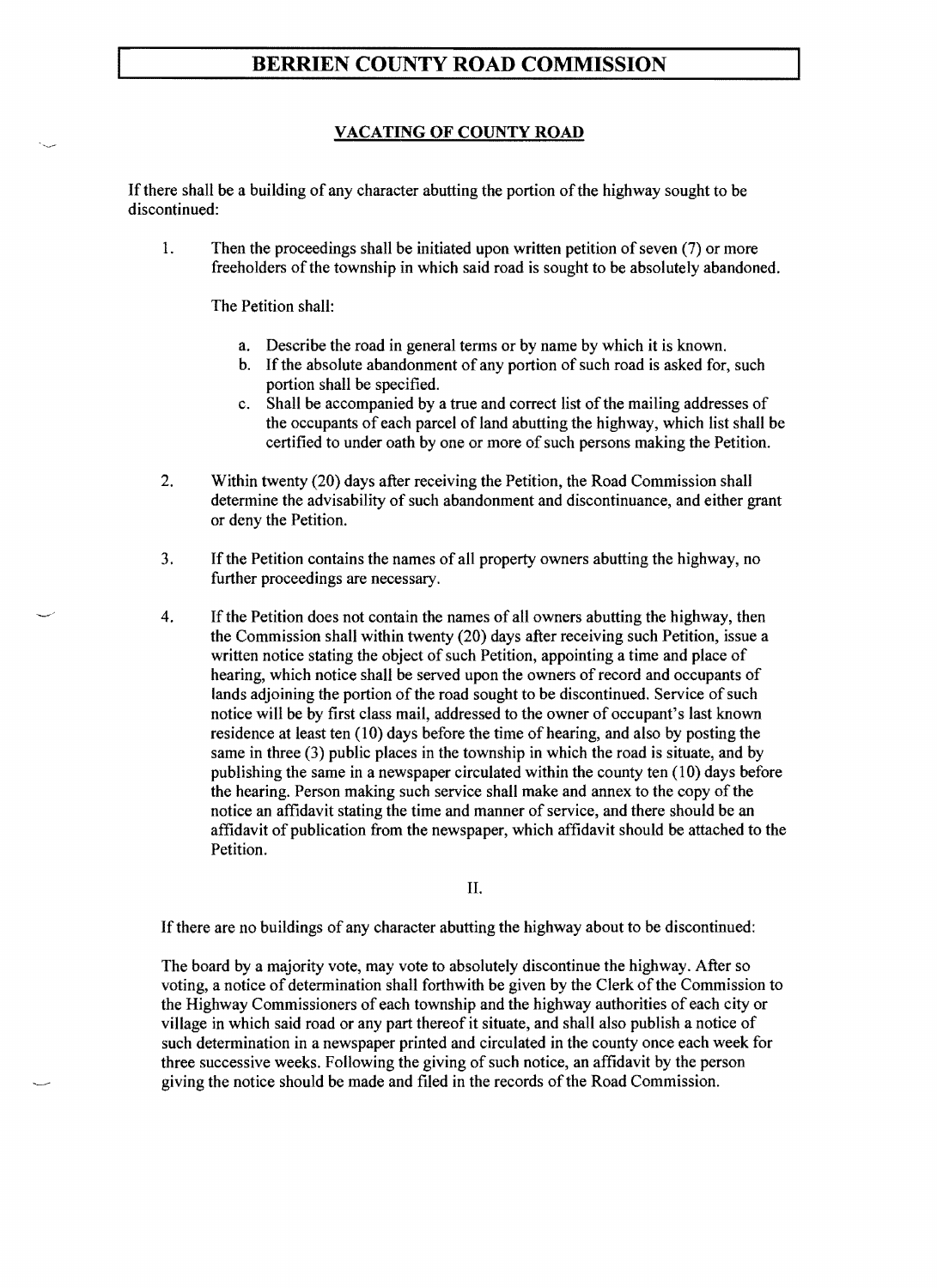### BERRIEN COUNTY ROAD DEPARTMENT

#### **CERTIFICATION**

#### To the Board of County Commissioners of the County of Berrien:

I, ofthe Township

Berrien County, Michigan, CERTIFY that the names and mailing addresses of the owners and occupants of each parcel of land abutting the portion of

in the Township of , Berrien County, Michigan, sought by the within petition to be absolutely abandoned and discontinued, reserving easements for existing public utilities are as follows:

NAME (Type or Print) ADDRESS

Dated: <br>State of Michigan, County of Berrien

Los Communications and the Township of Los Communications and Berrien Berrien County, Michigan being duly sworn, says, that he is a freeholder of said Township and is one of the persons who executed the attached Petition, and that he knows of his knowledge and DOES HEREBY CERTIFY that the foregoing are the names and mailing addresses of the owners and occupants of parcel or land abutting that portion of sought to be absolutely abandoned and discontinued by the attached Petition.

Subscribed and sworn to before me, a Notary Public in and for the County of Berrien, State of Michigan, this day of general day of general set of general set of general set of general set of general set of  $\frac{1}{\sqrt{2\pi}}$ .

 $\bar{\mathcal{A}}$ 

NOTARY PUBLIC, Berrien County, Michigan My Commission Expires: